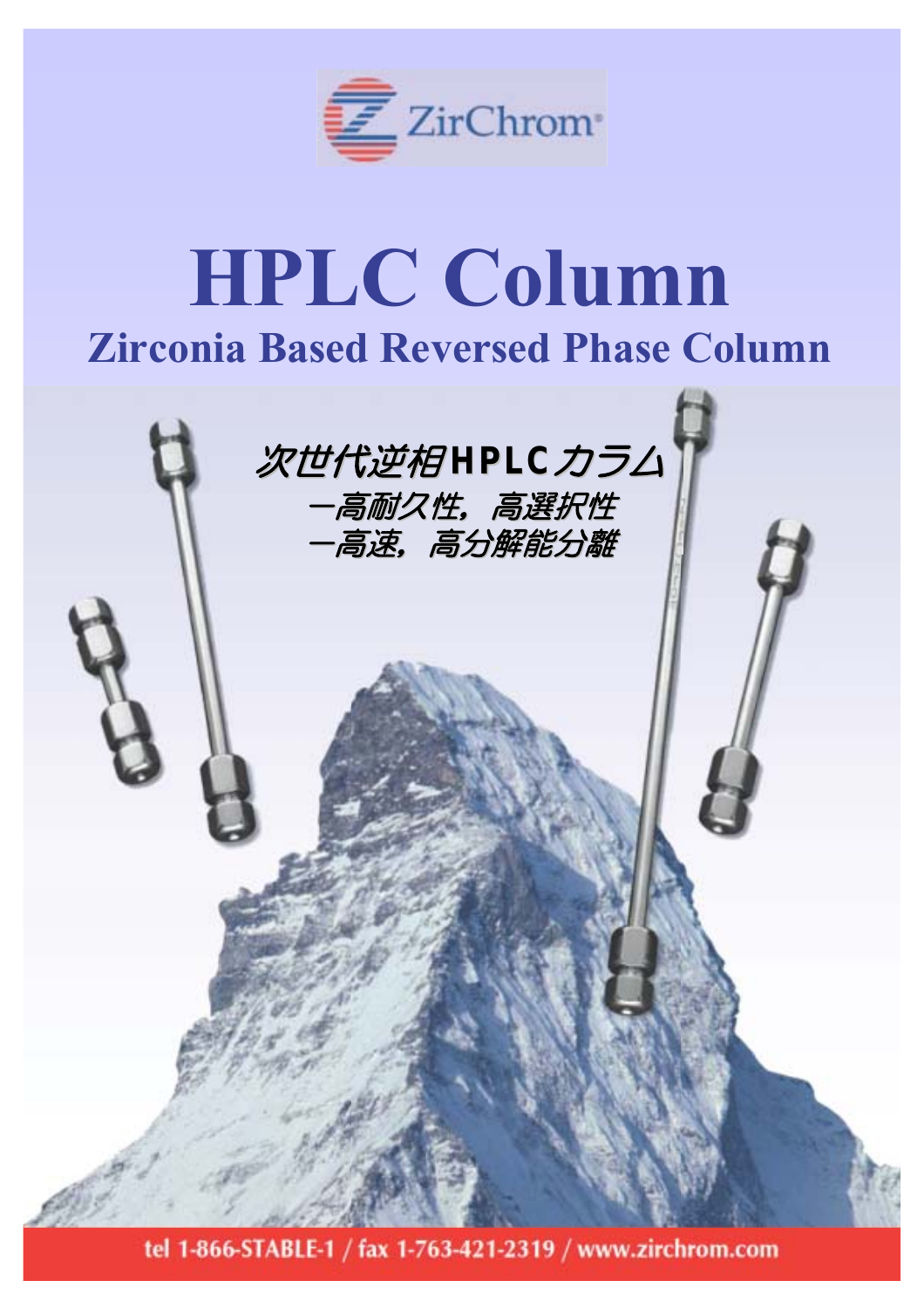

## **ZirChrom® Zirconia Based High-Stability PR-Column**



 $2 \mu m$   $\sim$  1  $\mu m$ 

#### 多孔性ジルコニア

ジルコニア (ZrO2) は、結晶あるいは非晶質で存 在する金属酸化物です。シリカゲルと比較して、 ジルコニアの主な長所は、非常に高い化学的安 定性と熱的安定性です。ジルコニアは、シリカ グルと異なり、全てのpH範囲で、かつ200 ℃ま での高いカラム温度でも完全に安定しています。 他の固定相と異なり、移動相の有機溶媒組成や イオン強度の変化によって膨潤したり収縮した りすることもありません。さらに、機械的にも 安定しています。このようなジルコニアの安定 性と特徴ある特性は他の固定相では達成するこ とはできません。

ジルコニア系固定相は、高性能で、高速/高選択 性分離を可能とします。 粒度分布の狭い、 3~25 umの粒子径を用意してあります。

#### 高安定性HPLC用固定相の利点

ZirChrom製品は、全て高い化学的/熱的安定性 を持っており、全pH範囲で, 200 ℃までのカラ ム温度で使用することができます。

- •カラムの安定性を気にすることはありません 一測定対象に最適な条件を選択できます
- •極限の測定条件においても長寿命です
- •保持変動が少なく、再現性も良好です
- •高熱安定性ですので、ルーチン分析でも高温度 で使用できますー高速分離が可能です



#### ジルコニアのユニークな表面化学

ジルコニア系固定相の選択性は、その表面化学 に起因しています。ジルコニア表面の重要な部 位は, a) Brönsted酸, b) Brönsted塩基, c) ルイ ス酸の3つです。ルイス酸性部位は、ルイス酸塩 基を化学吸着してジルコニア表面に層を形成し ます。測定対象化合物がルイス酸塩基的性質を 持っている場合、不可逆吸着を引き起こしてし まう悪影響が発現する恐れもあります。



#### ȫǤǹᣠᢿˮƷڂ**" Deactivation"**

ZirChromでは、種々のジルコニア表面のコント ロール技術を開発してきました。ジルコニア基 材の次世代RPLCカラムは、錯化合物によるルイ ス酸性部位の "Deactivation" 処理をしたカラム です。これらは、pH 1~10で安定で, 塩基性化合 物を良好なピーク形状で分離可能です。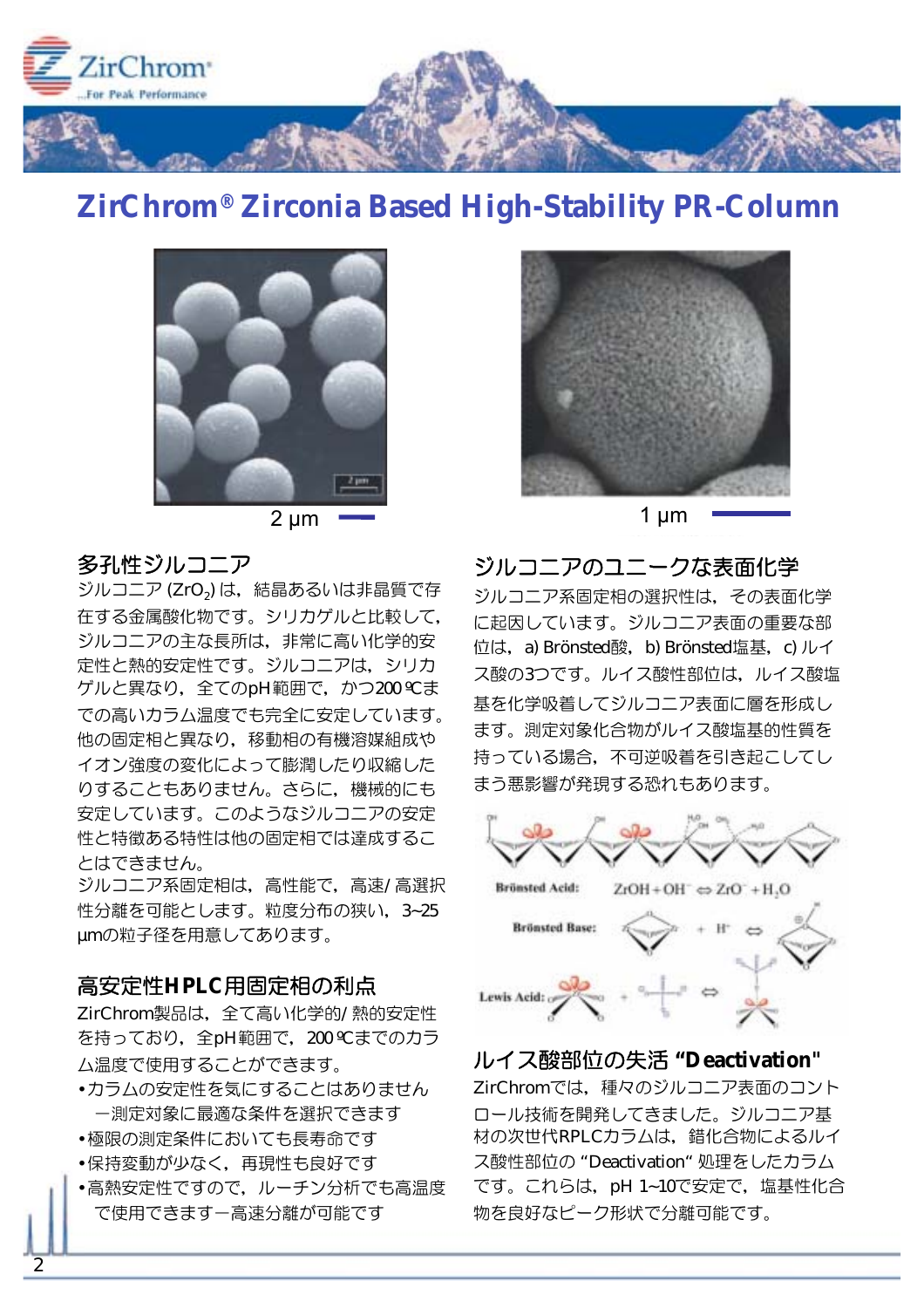

## **ZirChrom® PR-Column Family**

- ◆ 高速高分解能逆相分配クロマトグラフィー用カラム
- ◆ 酸性化合物と塩基性化合物の分離のための特徴あるカラム
- ◆ LC/MSに適合するカラム
- ◆ 異性体分離に有効なカラム

|                             | <b>Phase Name</b>             | <b>Stationary Phase</b>                                                                                             |  |
|-----------------------------|-------------------------------|---------------------------------------------------------------------------------------------------------------------|--|
| <b>Non-Deactivated type</b> | DiamondBond®-C18              | $\overline{C_{18}}$ bonding on carbon clad<br>Carbon coated<br>Polybutadiene coated (USP L49)<br>Polystylene coated |  |
|                             | ZirChrom®-CARB                |                                                                                                                     |  |
|                             | ZirChrom®-PBD                 |                                                                                                                     |  |
|                             | $ZirChrom®-PS$                |                                                                                                                     |  |
| <b>Deactivated type</b>     | ZirChrom®-EZ                  | Polybutadiene coating on EDTPA chelation                                                                            |  |
|                             | ZirChrom®-MS                  | Polybutadiene bonding on EDTPA chelation                                                                            |  |
|                             | ZirChrom <sup>®</sup> -SELECT | Polybutadiene bonding on carbon clad                                                                                |  |

#### **ZirChrom® Reversed-Phases**

• ZirChrom®-PBD-非イオン性化合物に対して はC18シリカと類似の保持挙動を示します。塩基 性物質に関しては特徴ある分離を示します。 • ZirChrom®-PS-高水濃度移動相で分離が可能 です。Phenylシリカと類似の分離を示します。

• ZirChrom®-CARB—異性体や平面性化合物の 分離に有効です。

• DiamondBond®-C18-C18シリカとは選択性が 大きく異なり、酸性化合物の分離に有効です。

#### **"Deactivated" Type Reversed-Phases**

• ZirChrom®-MS--非イオン性化合物に関しては C18シリカと類似の挙動を示しますが、塩基性物 質に関してはユニークな選択性を示します。 LC/MSを用いる塩基性化合物の分析に有効です。 • ZirChrom®-EZ-– 汎用の逆相力ラムとして使用

できます。酸性/塩基性化合物の分離に有効です。 • ZirChrom®-SELECT-カーボンコート型の不活 性型逆相力ラムです。

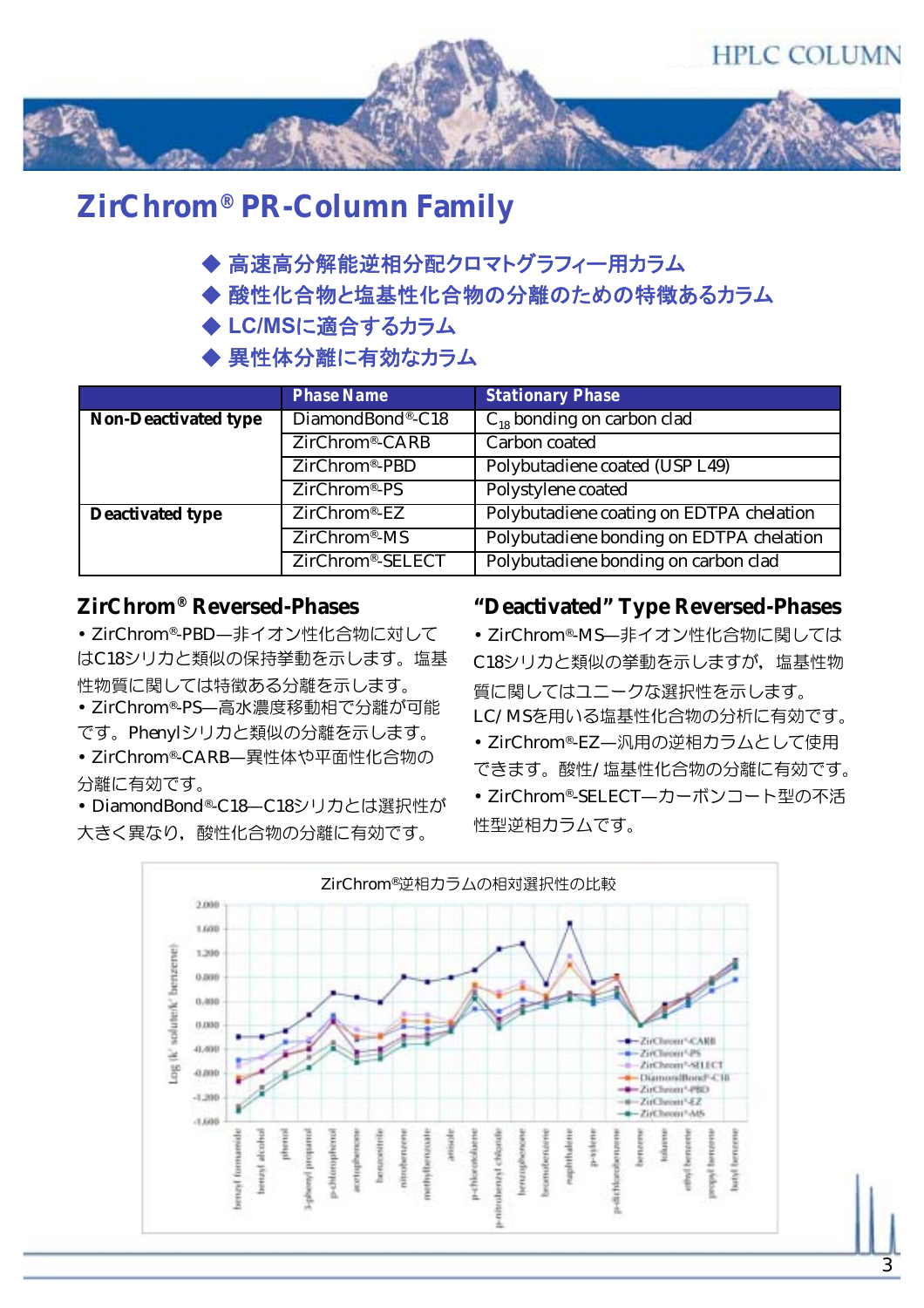

### **ZirChrom®-PBD (Polybutadiene coated PR-Column)**



▶ 塩基性化合物の分離に威力を発揮します C18シリカとは異なる選択性と良好なピーク形状を示します ◆ C18からのメソッドの置き換えが容易です 基本的な分離挙動はC18シリカに類似しています ◆ 強酸性や強塩基性の移動相が使用できます pH 1~14の範囲で安定です ◆ 熱安定性が高く高温条件での使用も可能です 150 ℃まで可能で、分離の改善と同時に高速分離が可能です 高理論段数です (> 120,000 plates/meter)

ZirChrom®-PBDは、化学的に非常に安定なジル コニア粒子表面を架橋ポリブタジエンの薄膜で 均一に覆われています。非イオン性化合物に対 する選択性は一般的なC8あるいはC18シリカと 類似しています。イオン性化合物の分離に関し ては、クロマトグラフィーの選択性を微調整す るために第二の相互作用を用いることができま す。移動相に添加物を添加することで選択性を 変化させることが可能です。アミン類のテーリ ングや選択性がC18シリカで問題となる場合. リン酸緩衝液を移動相としたZirChrom®-PBDを 使うことで改善することが可能です。





![](_page_3_Figure_7.jpeg)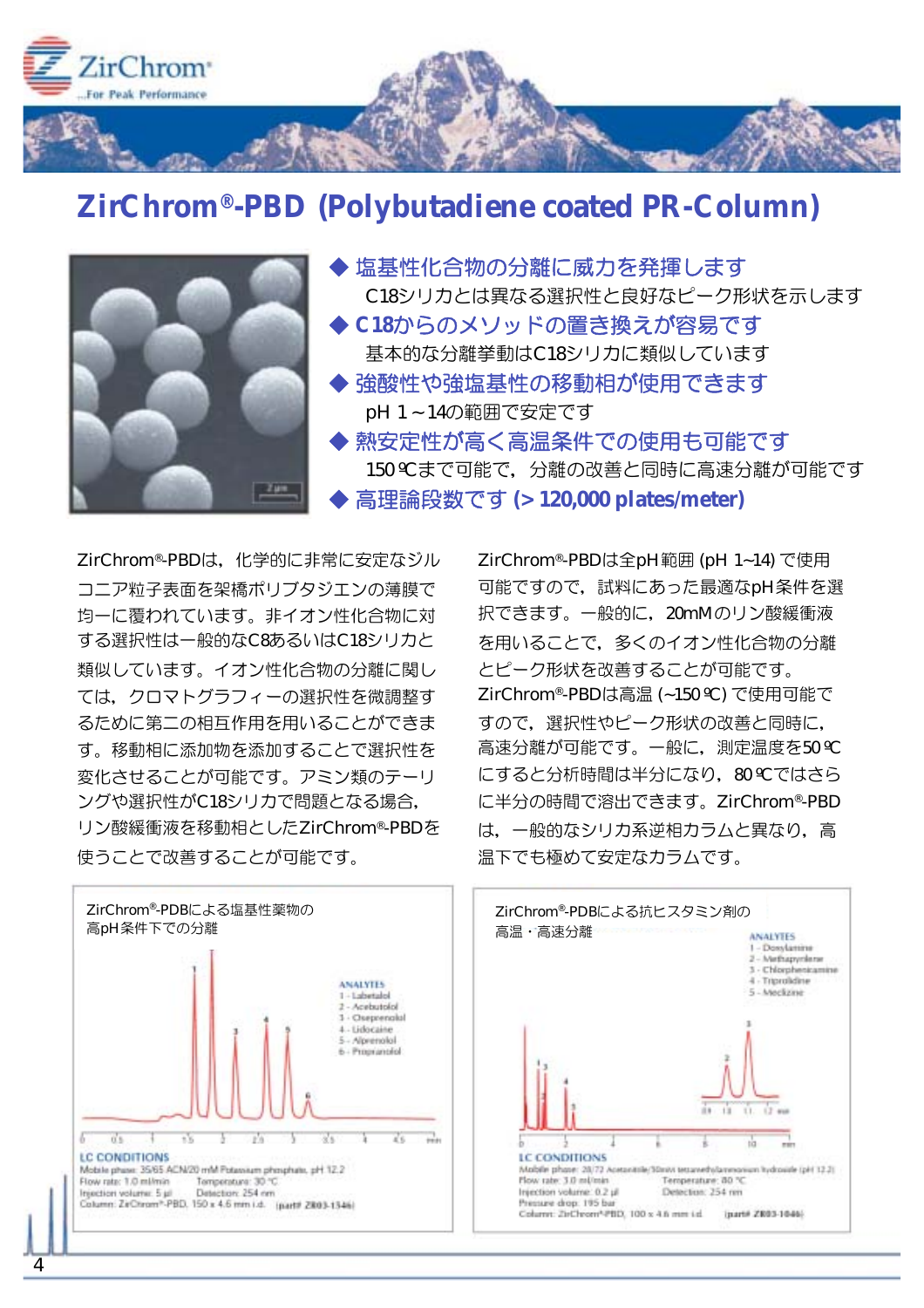![](_page_4_Picture_0.jpeg)

## **DiamondBond®-C18 (C18 bonded on carbon clad)**

![](_page_4_Figure_2.jpeg)

## **DIAM-NDBOND-C18**

◆ ステロイド類とその同族体の分離に最適 異性体に対するC18と異なる分離特性 ◆ 酸性化合物に対する優れた選択性 ◆ 高頑健性メソッドに対応 pH 1~14の高pH範囲の移動相使用可能 ◆ 高速分離のための優れた熱安定性 200 ℃まで使用可能

DiamondBond®-C18は、ZirChromによって始め て実用化された結合型カーボン系固定相です。 DiamondBond®-C18は、カーボンコートを行っ たジルコニアの表面にC18を持つ官能基を共有結 合で導入した充填剤です。C18リガンドの結合下 部はシリカゲルとは異なるカーボンであるため、 DiamondBond®-C18は他の固定相と異なる特徴 ある選択性を持ちます。

DiamondBond®-C18は、市販の未修飾カーボン 系固定相よりも良好なピーク形を状示し、より C18シリカに近い選択性を示します。その他の ZirChrom®固定相と同様に、移動相緩衝液の選 択によりピーク形状と分離度を調節することが できます。また, DiamondBond®-C18は, 200 °C まで安定して使用することができますので、高 温/高速分析が可能です。

![](_page_4_Figure_8.jpeg)

![](_page_4_Figure_9.jpeg)

![](_page_4_Figure_10.jpeg)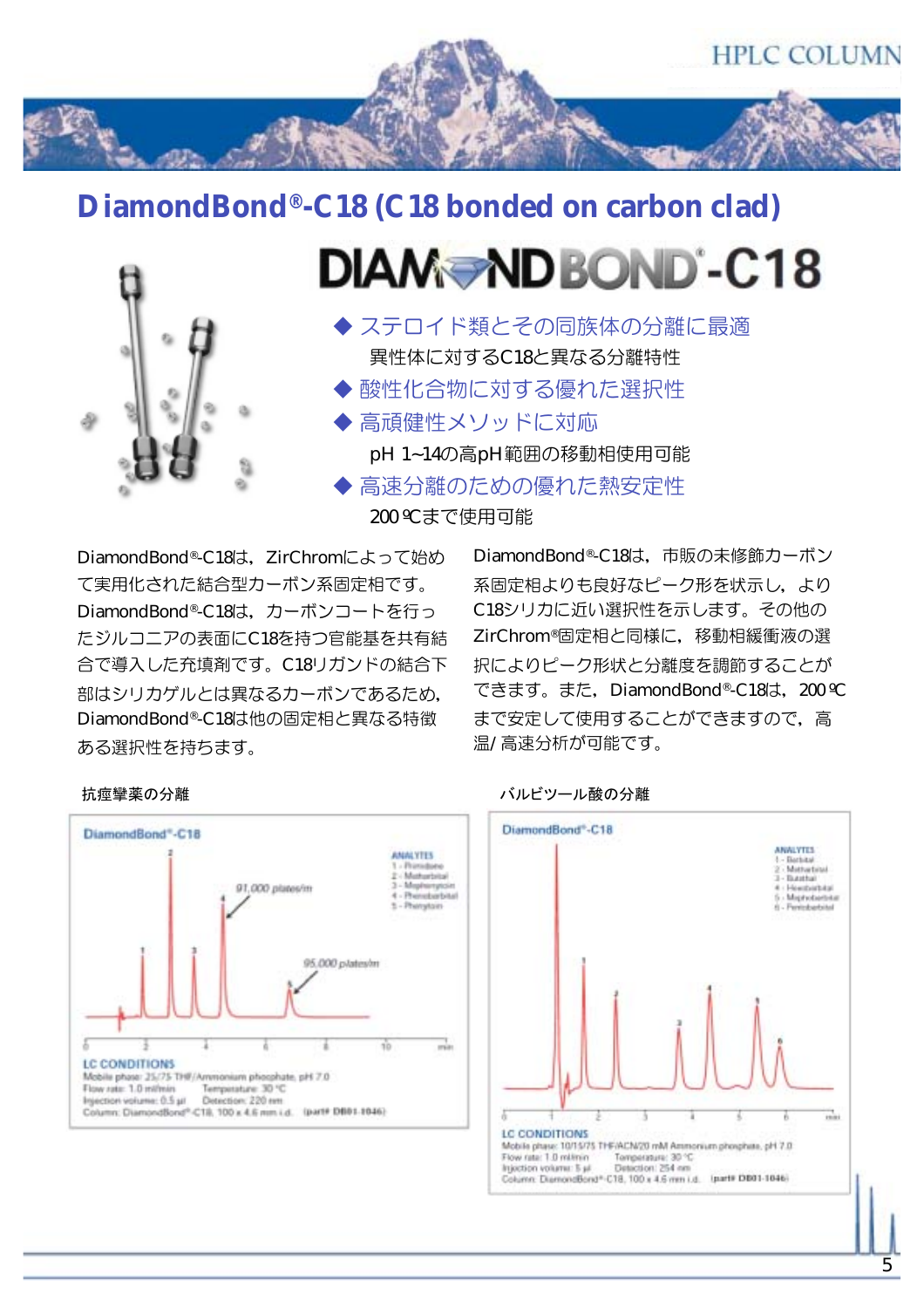![](_page_5_Picture_0.jpeg)

## **ZirChrom®-MS (Lewis Acid "Deactivated" PR-Column)**

![](_page_5_Picture_2.jpeg)

◆ Lewis acid siteを極限まで不活性化してあります 固定相は共有結合しているためブリードはありません ◆ 塩基性物質の分離に特長ある選択性を示します 塩基性、酸性、中性医薬品の混合物の一斉分離が可能です ◆ 高理論段数です (> 120,000 plates/meter) ◆ 広範囲pHで使用可能です (pH 1~10) ◆ 室温でも対称性良好なピーク形状を示します ▶ LC/MSに最適なカラム設計をしてあります LC/MSに使用される移動相に互換性があります

LC/MS分析用に設計されたジルコニア系逆相力 ラムです。LC/MSで使用される移動相緩衝液 と互換性があります。独自の "deactivated" 技 術により、ルイス酸部位を極限までに不活性化 させてあります。pH1~10で化学的に安定です。 移動相に EDTPA\*を添加することでpH 12まで 拡大することができます。

低分子中性有機化合物に対しては、C18シリカ に類似した逆相挙動を示します。イオン性物質 は、イオン交換性官能基の存在により、C18シ リカと異なる選択性を示します。特に、塩基性 薬物の保持はC18シリカよりも強く、ピーク形 状と分離効率を大幅に改善可能です。

![](_page_5_Figure_6.jpeg)

\* EDTPA:

Ethylenediamine N,N,N',N'-tetra(methylenephosphonic)acid

![](_page_5_Figure_9.jpeg)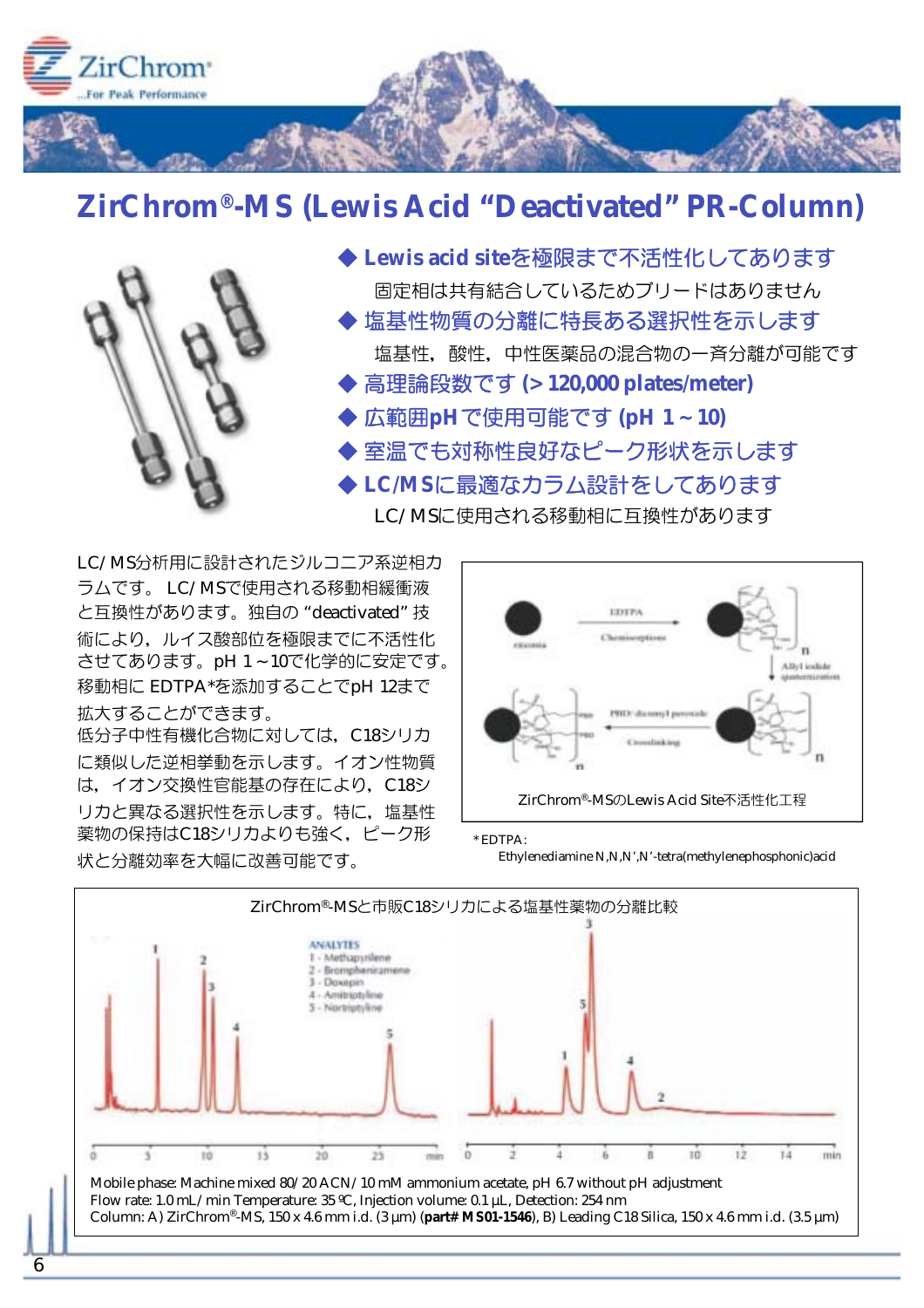![](_page_6_Picture_0.jpeg)

## $\bf{ZirChrom^@\text{-}MS}$ : 市販C18シリカとの分離性能比較

ZirChrom®-MSは、特にLC/MSを用いるアプリ ケーションのために設計された不活性化された ジルコニア系逆相カラムです。ZirChrom®-MS は、塩基性医薬品の分離分析に有効なカラムで す。ZirChrom®-MSは、LC/MSのメソッド開発 において理想的なカラムです:

- 1. 酢酸やギ酸のアンモニウム塩のような揮発性 で中性域の緩衝液と互換性を持ちます
- 2. LC/MSの一般的な溶離条件下で、C18シリカ に比べ、塩基性薬物の保持は大きくなります
- 3. 塩基性薬物の選択性はC18シリカとは大きく 異なりますので、大幅に分離を改善できます
- 4. C18と比較して、塩基性薬物のピーク形状は 良好で、分離効率も大幅に改善できます
- 5. 酸性, 中性, 塩基性の医薬品混合物の一斉 分析を達成できる能力を持っています
- 6. 固定相は共有結合によって固定されている ためブリードは極力抑えられています

#### 市販逆相カラムとの比較実験 (右図)

- Columns: ZirChrom®-MS (Part No.: MS01-0546) 50 mm x 4.6 mm i.d., 3µm; Leading bonded phase C18 silica, 150 mm x 4.6 mm i.d., 3.5 µm
- Mobile phase: 80/20 ACN/10 mM ammonium acetate, pH=6.7.
- Flow Rate: 1.0 mL/min
- Temperature: 35 ºC
- Injection Vol.: 0.1 µL
- Detection: 254 nm
- Test sample:
	- (1) Methapyrilene, (2) Pyrilamine,
	- (3) Tripeleneamine, (4) Chlorpheniramine,
	- (5) Brompheniramine, (6) Thiothixene, (7) Doxepin,
	- (8) Amitryptyline, (9) Desipramine,
	- (10) Nortryptyline, (11) Pyridine, (12) Imipramine,
	- (13) Lidocaine, (14) Atenolol, (15) Metoprolol,
	- (16) Oxprenolol, (17) Alprenolol, (18) Phenol,
	- (19) 4-chlorophenol, (20) Acetaminophen,
	- (21) Ketoprofen, (22) Ibuprofen, (23) Naproxen,
	- (24) Toluene, (25) Biphenyl, (26) Phenanthrene.

![](_page_6_Figure_27.jpeg)

![](_page_6_Figure_28.jpeg)

![](_page_6_Figure_29.jpeg)

![](_page_6_Figure_30.jpeg)

![](_page_6_Figure_31.jpeg)

![](_page_6_Figure_32.jpeg)